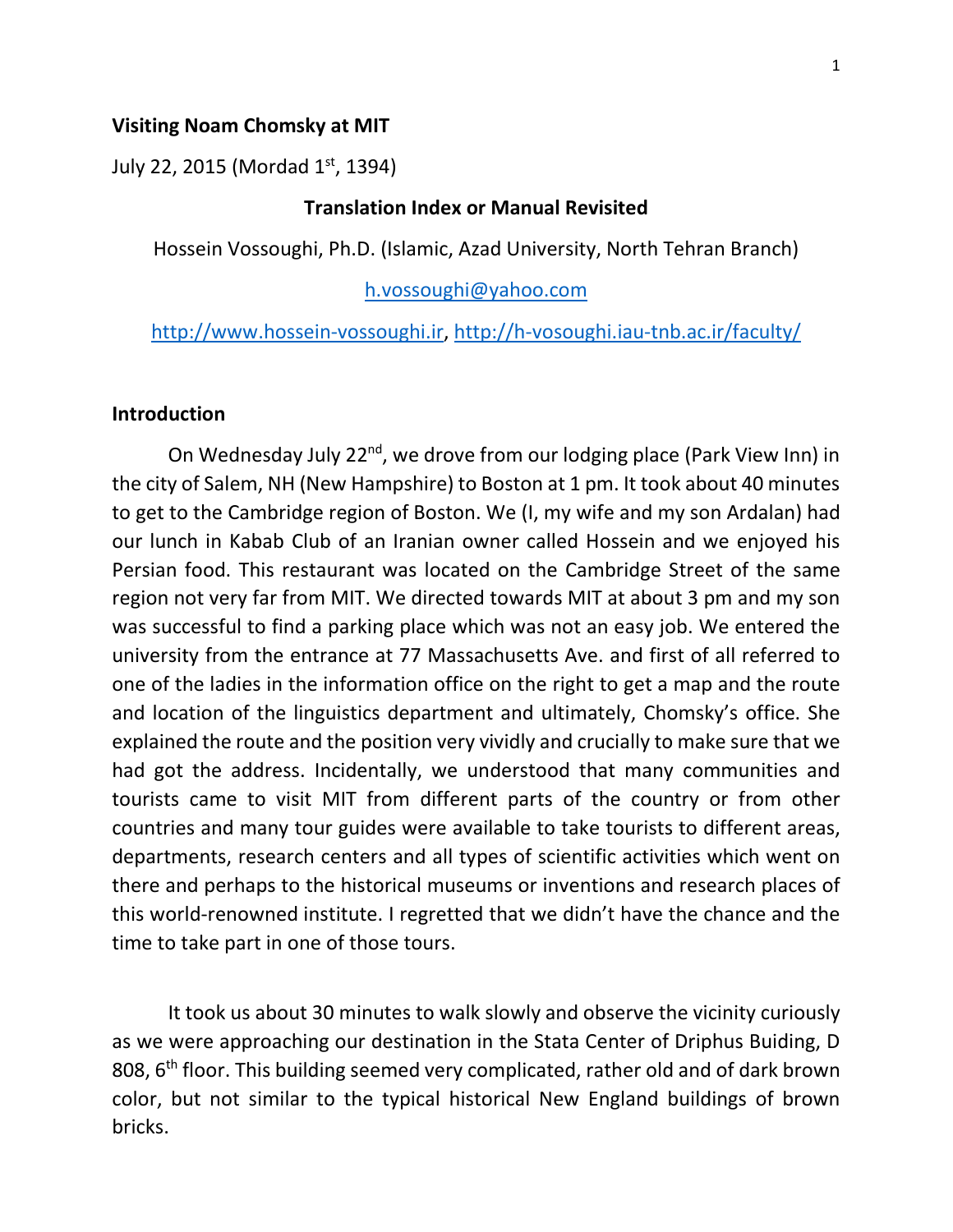

In the ground floor, there seemed to be an art center of many amazing drawings and huge pieces of artistic crafts with a lot of visitors roaming around or relaxing in the

cafeteria having coffee or drinking beverages. We got the right lift on G32, entered the 6<sup>th</sup> floor and found the linguistics and philosophy departments. We met a gentleman there and asked for Chomsky's office. He explained that he was not in his office at that time but his assistant was there and he was responsible for his appointments and timetable. He pointed to an area and we slowly proceeded towards that building section.

# **Meeting Chomsky**

 As soon as I opened the door to go to the office of the assistant, all of a sudden my look fell upon an old man, at the end of a long aisle, sitting in the center of his office at a small square table and was busy studying from the monitor of his lap top. "Oh, my God! He is Prof. Chomsky himself." I said astonishingly. He heard me and looked up at me then I said, "Hello." As I was getting nearer to him. I introduced myself, "this is Hossein, I have already e-mailed you for an appointment." – "Vossouki, from Iran." He explicated very solemnly and calmly, as he shacked his head with a very affectionate and mild smile. I asked him if he had time for a short discussion.

Chomsky explained that he had just finished an interview on the Issue of Iranian atomic deal with the 5+1 group with the Aljazeera Voice, and that he had to take part in another interview within the next 30 minutes when they became prepared to invite him down stairs on phone. And he added that we could discuss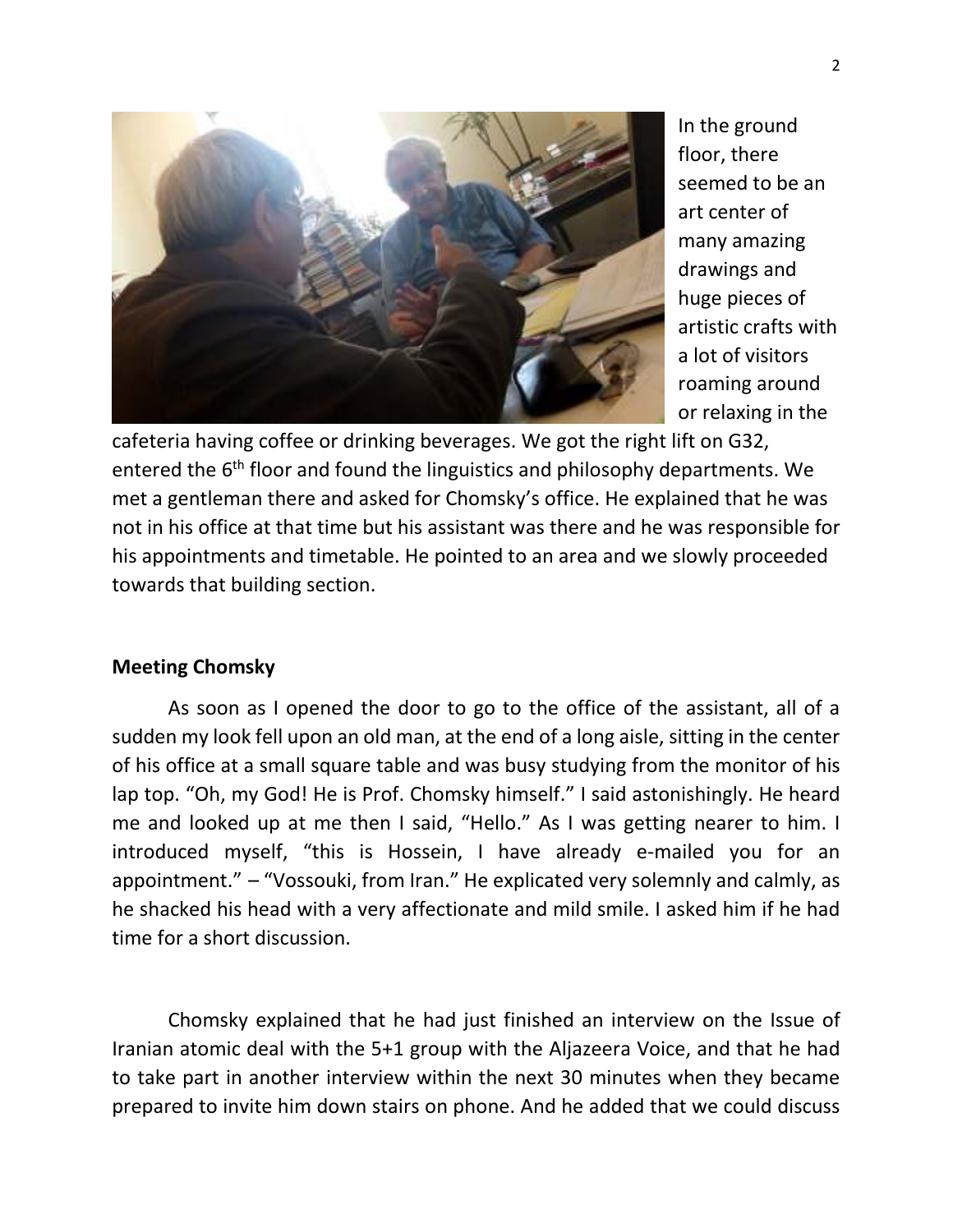until the telephone rang. I asked him if my wife and son might join us. He replied, "of course" while he removed his stuff from the chair beside him to provide enough seats for his guests.



**Negotiation/devising the intended issue**

As soon as we were settled on the chairs I opened the discussion on the special issue on translating process, by introducing my related book and showing a flow chart I had already prepared. Chomsky simply said that he had

not have any theory on translation. I elucidated, "My discussion doesn't have anything to do with theories of translation, but with the **linguistic processing** in the **mind** of the translator, or mental processing of the language by translators."

I Showed him the title of my book (2009) "The Descriptive Translation Study on Shifts, Strategies and Norms of English and Persian"; and explained that, "as it is generally believed and proposed by Catford (1965) and other translation theoreticians, **shifts** are inevitable in forms and/or meanings of the most linguistic units or categories of the source language while translating them into a target language." I continued:

"The key point is that these shifts are applied to the target language unconsciously in the mind of the translator during the process of translating. If we study these shifts based on the shift-analysis method; we will find out that they can be systematized and classified by a few general strategies that we can call them translation strategies."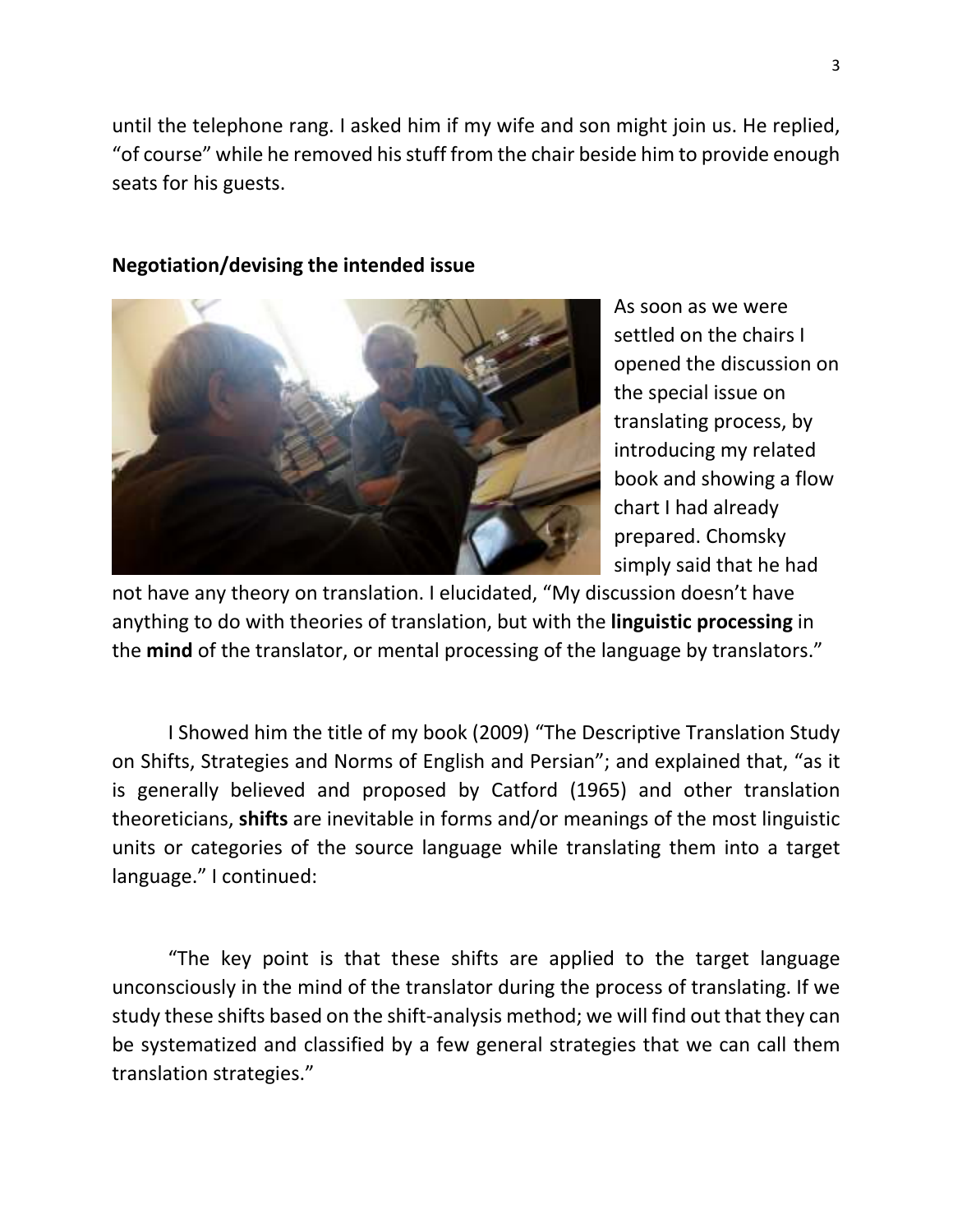

 Chomsky asked, "What do you mean by translation strategy?" – "Generally speaking" I answered, "it is a way through which a translator changes a unit or a category of the TL to establish a textual equivalent for

a correspondent ST unit or category." Strategies can be distinguished into different general types based on the different functions or procedures they perform. Some of the most frequent and prevalent of them which have so far been distinguished and defined in the translation literature are labeled as:

1-Adjustment; 2-Adaptation; 3-Amplification; 4-Condensation; 5-Cultural adjustment; 6-Deletion; 7-Diffusion; 8-Domestication; 9-Equation/matching; 10-Expansion; 11-Explicitatin; 12-Foreignization; 13-Gain/over translation; 14-Gramatical adjustment; 15-Implicitation; 16-Infusion; 17-Intrasystem; 18-Lexical adjustment; 19-Loss/under translation; 20-Modulation (changing the semantic viewpoint of the SL unit); 21-Naturalization; 22-Normalization; 23-Reduction/simplification; 24-Reordering; 25-Substitution; 26-Transfer/borrowing; 27-transposition; etc.

On the basis of the already provided flow chart that I showed Chomsky, I could establish a link between (a) source language elements/categories, (b) mental processing or strategies and (c) translation shifts as displayed in the following link:

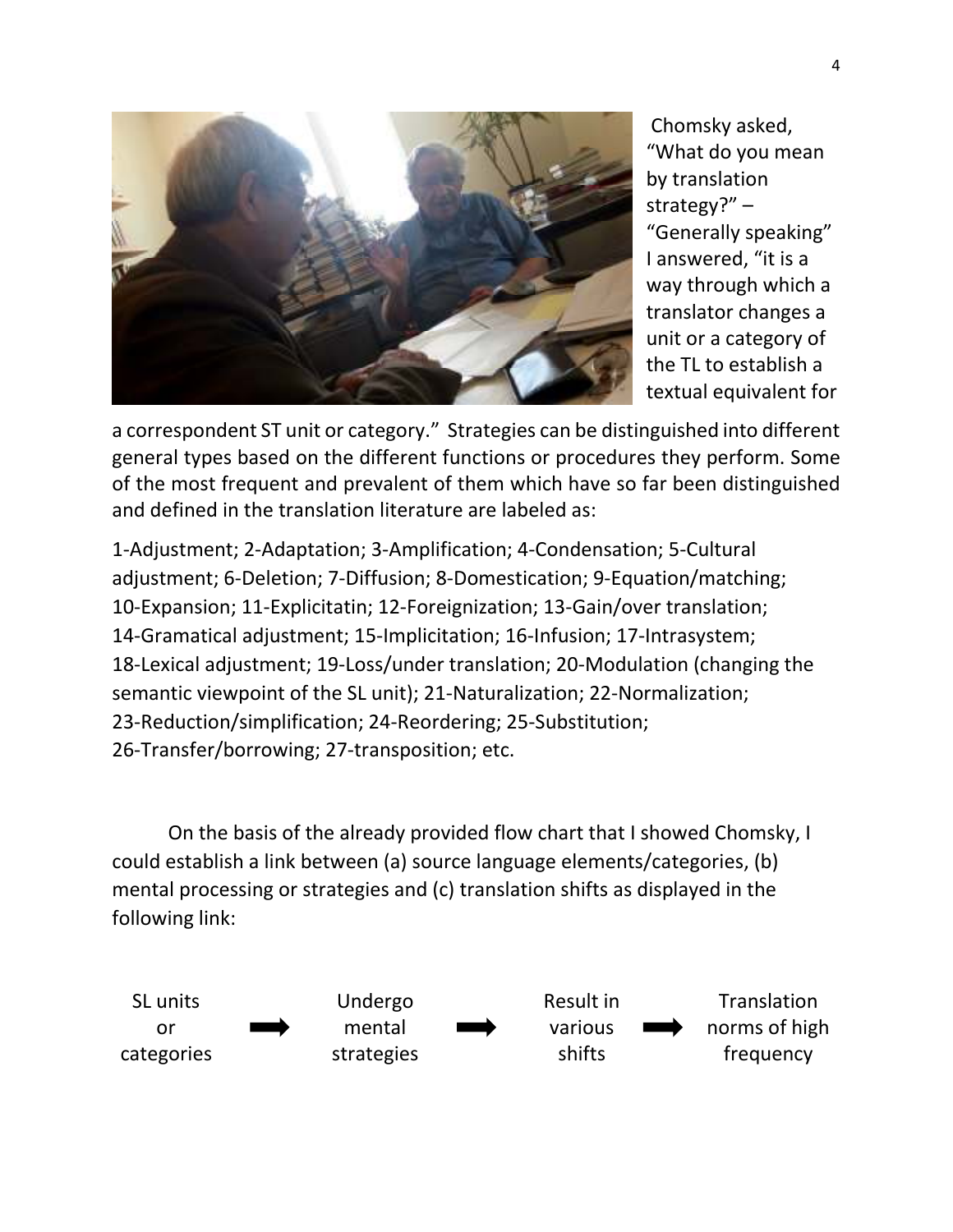# **Linguistic units or categories**

Linguistic elements can be used as translation units or categories. They are related to the different levels (Catford 1965) or components of language. They can be summarizes here as the following classification:

- 1- Morphemes such as inflectional, derivational, free, bound, lexical, etc.
- 2- Words such as N, V, Adj, Adv, preposition, conjunction, aux, article, etc.
- 3- Phrases/groups such as, NP, VP, Adj P, Adv P, prepositional P. Infinitive P., gerund P., participial P., fixed expressions, etc.
- 4- Clauses such as main clause, subordinate clauses of temporal, spacial, conditional, reason, purpose, comparison, etc.
- 5- Sentences such as simple, compound, complex and compound complex.



# **Translation units and mental processing**

If any one of the elements or constructions of each of the above linguistic forms is independently considered and dealt with in translation, it can be taken as **a unit of translation** (Hatim & Munday, 2004: 17 & 136) and can be studied for the translation process as it would undergo one or another translation shift by the translator. Based on the observable shift that we can detect from the product of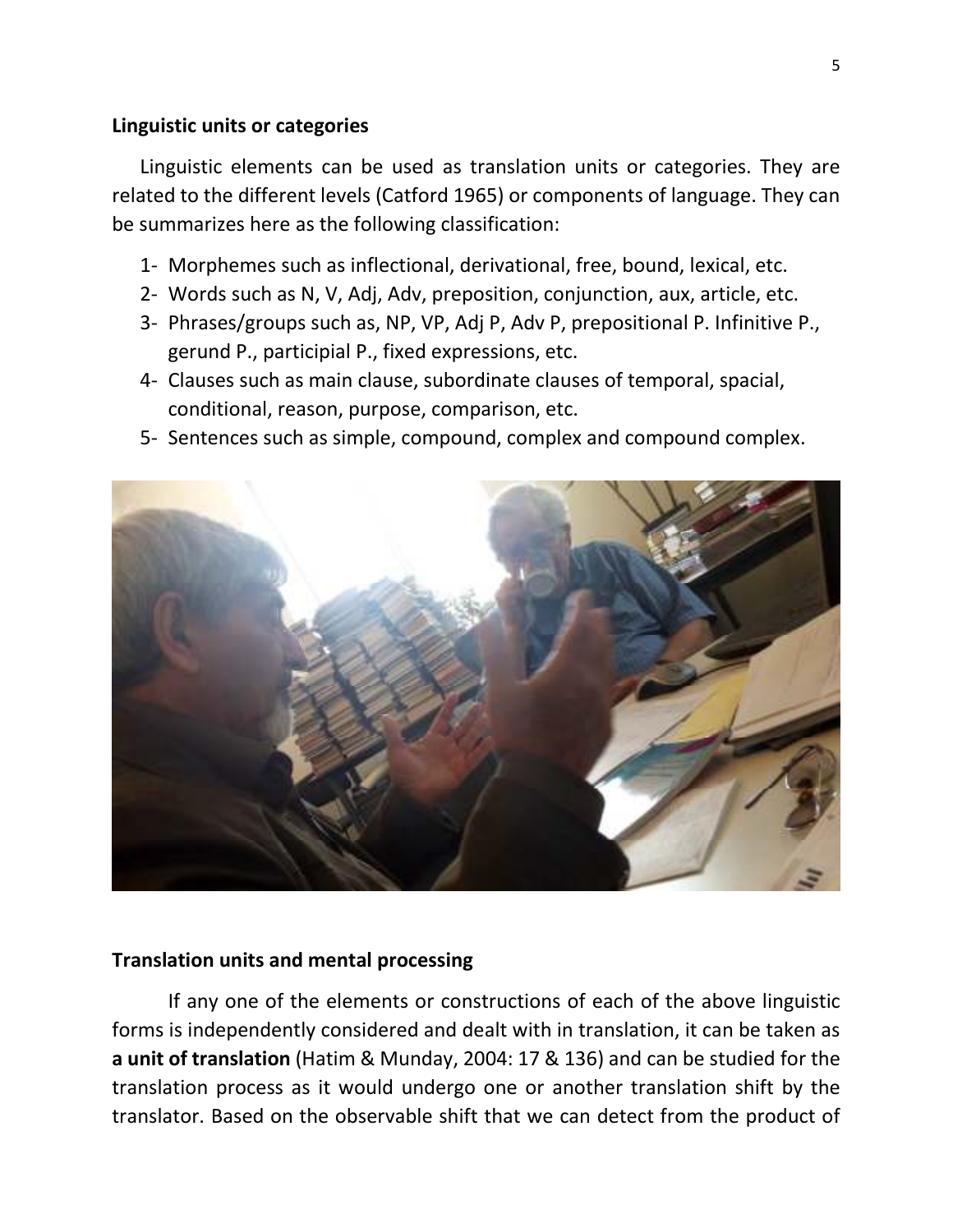translation, we can explain what type of translation strategy has been applied to the TL unit. On the basis of the Descriptive Translation Studies (DTS) (Toury 1995, cited in Munday 2012: 170) a textual analysis research can be done on any translation product to comparatively analyze and describe the observable TT shifts and detect and explain the unobservable strategies which go on in the mind of translator in rendering a ST into the TT.

### **Results of shift analysis and translation norms**

Theoretically speaking, any translation unit may undergo (i) 0, (ii) one or (iii) a number of shifts in translating an ST into a TT. These three cases assign the **degree of consistency of translation shift** of one unit in translation process. For instance, the word *epistemology* usually or in most cases (we can experimentally say 90% of times) is translated to Persian as **شناسی معرفت** and in a few occasions as **شناسی شناخت** so its consistency in translation is very high. However, in a case study which has been done on the translation of the English determiner **any** into Persian, we could get eleven variables of Persian counterparts as follows:

(هر: ٢١٠/٥٢٥، هيچ: ٥/٥١٥/١، ي: ١٠/٥٢٧، ٠، ٧، ١٠/٥٢٧، همه: ٥/٠١٥/٢٢، بدون: ٥/٢۶، هج، هرگونه: ،%۵٢۶ هيچگونه: ،%۵٢۶ سراسر: ،%۵٢۶ چای: %۵٢۵ و کوچکترين: ۵٢۵%)

If one SL unit is translated into more than two equivalents in the TL, each equivalent is referred to as a **variable** or **variation**. The variable which characterizes the highest frequency of the distribution in the data (TT), is considered to be the translation **norm** of that SL unit provided that its related ratio Number is not less than 51%. The norms extracted from the shift analysis of the three competent translators and the average percentage of their ratio numbers amount to 51% or more can be taken as a **law** of TT translation equivalent for that specific SL unit. Each **translation law** provided in this way can be used as an entry of a long inventory of laws the collection of which can establish and be kept as a set of laws and be used as guidelines for future translators and translating from the related SL to its corresponding TL.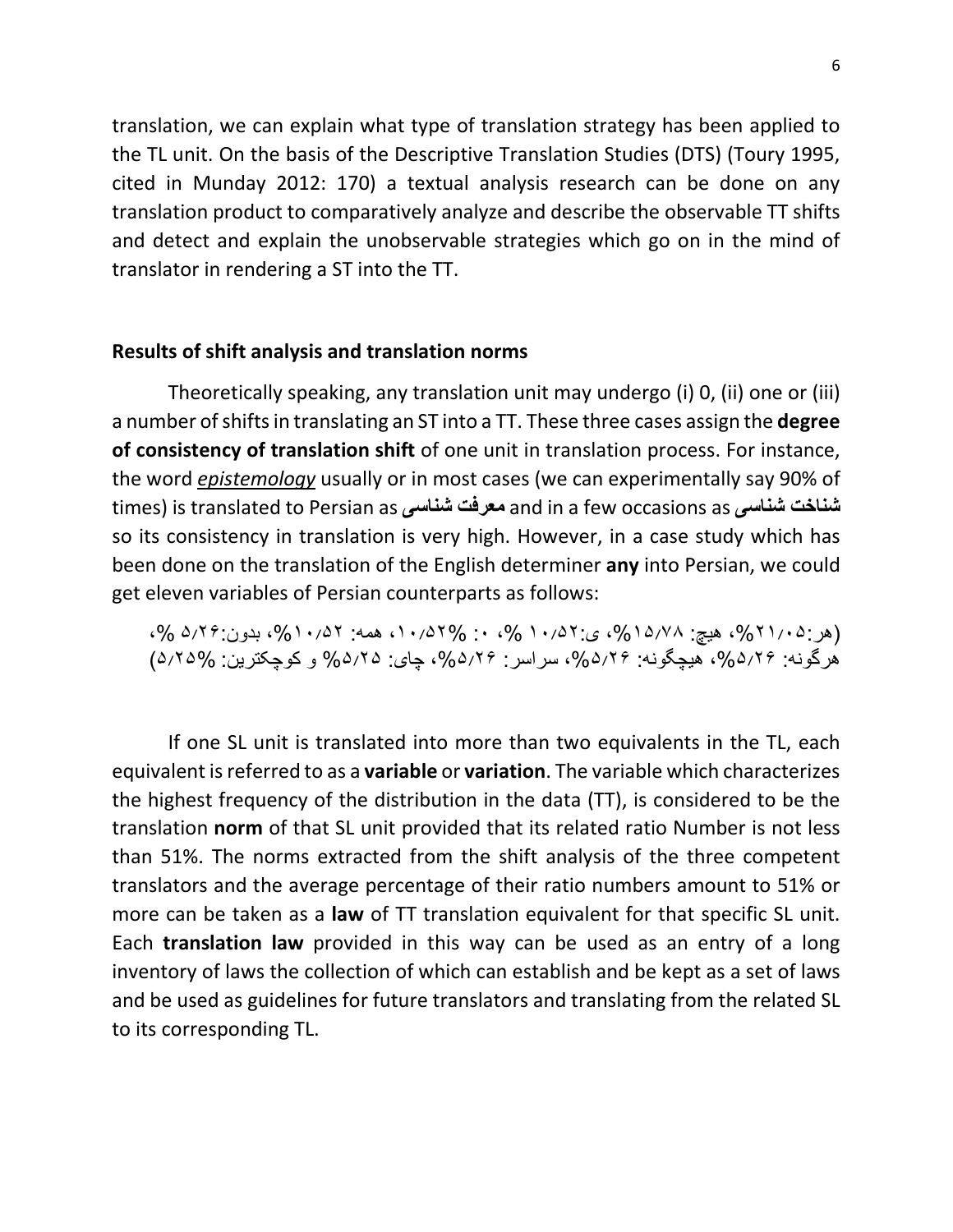#### **Index of translation and teaching manual**



I explained Chomsky that, "I have conventionally and unprecedentedly assumed and proposed that the collection of these translation norms or laws (if adopted on the basis of the average uses by at least three component translators) can be

systematically presented as an index of translation and can be codified in a translator manual." And I added that my key question from him was that, "Can such a manual of translation index be used in teaching and learning translation classes at university levels in the same way that grammar rules and books are used for teaching and learning a foreign language."—He replied, "I believe yes, it can be helpful."

### **Epilogue**

 As soon as I got my pleasing answer and his confirmation, I collected my book and flow chart and other stuff and got up to say goodbye to him and leave him alone but in the meanwhile I said I have three very short questions that I wish to have your opinion on them. As we all were standing, he showed his approval by shaking his head



down. I ask, "What is the most mysterious aspect of human language?—He promptly gave a twofold answer, "Words and communication." Then I was in the midway of asking my second question which was, "What is the most difficult problem of/in the linguistic studies?" when the telephone rang and he asked the caller to hold the line for one minute to shake goodbye with us and